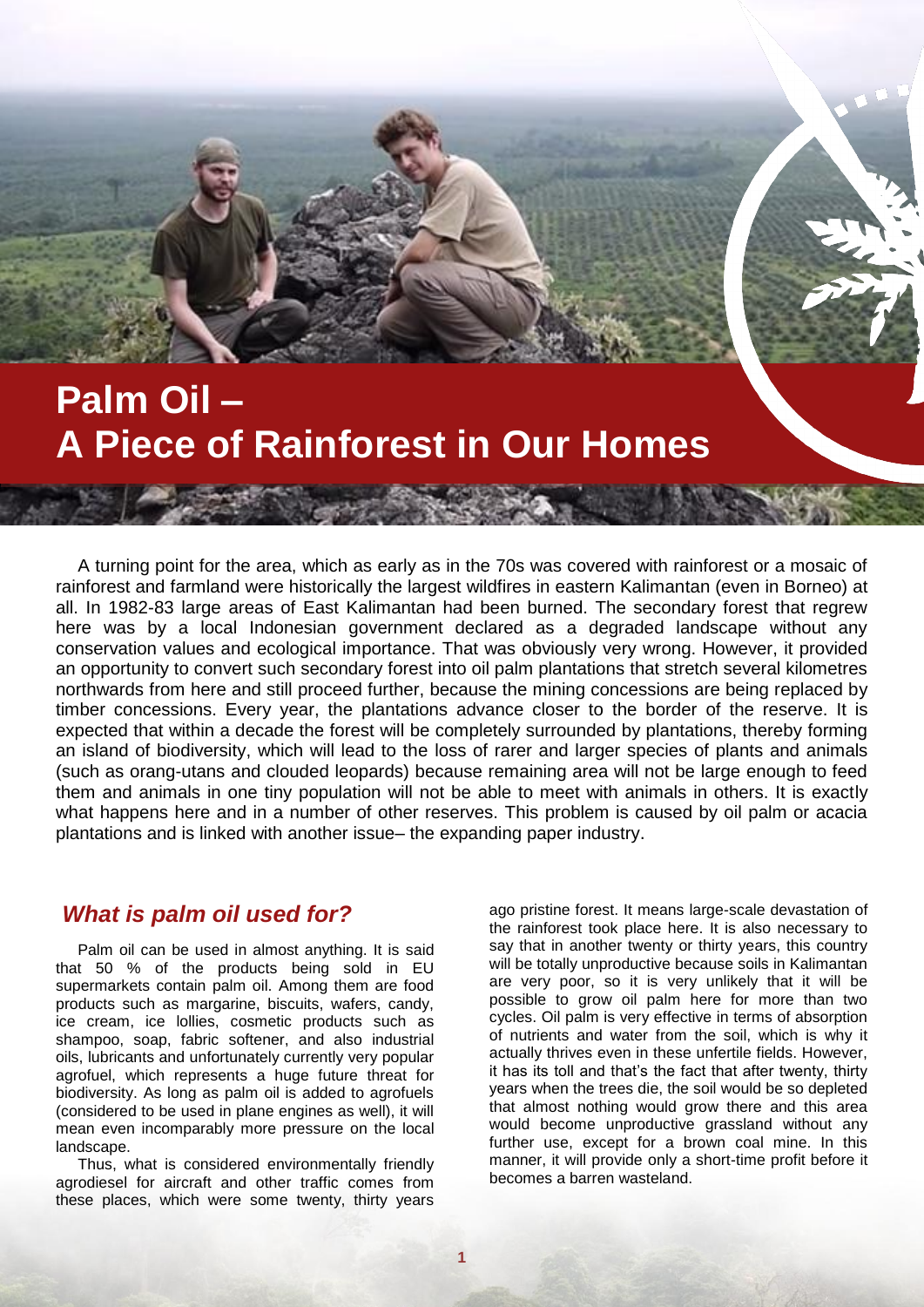### *What does it mean for local people to have their village surrounded by oil palm plantations? And how land conversion to plantations happen in relation to traditional inhabitants land ownerships?*

Roughly half of the land that is used for oil palm cultivation was formerly a forest land, the other half was an agricultural land used for various types of crops like rice, vegetables, fruit and rubber trees. These plantations were used by local villagers. The traditional way of farming represents a major drawback for them. They employ farming system when the field is left fallow for a few years before it is used again. The reason is that a crop usually exhausts nutrients in a few years. Therefore, the field is not used for several years and allowed to become overgrown by secondary forest before it is reused again. This farming system is not well grounded in Indonesian laws, so for a company that cultivates oil palm is very easy to seize agricultural land simply because it isn´t actively used at that very moment.

#### *What does it mean for the area in terms of water, floods, fires and temperature?*

When a region is deforested, the local temperature rises. It also means a loss of water, not only because of increased evaporation, but also because of a highly efficient sucking of groundwater by oil palm trees. Small rivers that drain plantations often dry out because oil palms suck water very effectively. So, in dry seasons that can last for several months, the rivers are dried-up. On the other hand, soil loses its ability to retain water, which means that when the rain comes, floods take place. Floods are currently becoming one of the most pressing problems of this area. Villages are usually built on river banks so when the river spills out every few months, the property losses of the villagers are quite high. There is hardly any other solution but to move entire villages somewhere else. Wildfires are another, a bit politicized, issue. Sometimes we hear that oil palm plantations represent the hope for the future, because they have trained teams of staff and equipment able to stop any forest fire. On one hand, it is true, but what is not said is that the plantations are the source of these fires, because there is a lot of workers using fire, smoking and throwing cigarette butts away. There are mainly grasses and herbs growing among oil palms and these are extremely flammable in dry seasons. Oil palm plantations represent a significant source of forest fires. When you look around here, you can see one small river with a few trees remained on its banks and nothing else. What we see (in the picture) would

normally be a swamp, because temporary swamps are widespread in this flat area of Kalimantan. Those places with rivers flowing through should in fact be forested, despite being located in oil palm plantations. The law says that each plantation must put aside part of its area as a protected conservation area. The riverbanks should be included in such areas. Different laws require the width of the forest along the river banks to be from 50 to 200 meters. What we see here is not even the minimum of 50 meters, let alone the optimal 200 metres. This area is likely to have the status of a conservation area and that means palms are not allowed to be grown here. In fact, this rule is not imposed. It's in any case almost irrelevant, because the studies have shown that these conservation areas within plantations are too small to be able to host more complex biodiversity and, therefore, are not able to reduce the negative impact of plantations, with regards to ecological functions of the land. Another major issue is water pollution that makes it essentially undrinkable. Plantations are regularly sprayed with herbicides to keep invasive grasses at bay. Pesticides and urea are intensively used, they all get into water and this one becomes poisonous to people and animals. There are even placed warning signs informing about the danger of poisoning because of the presence of pesticides in the water.

## *What can an average person do against something like that? If someone disagrees with this kind of devastation, is there any chance of finding out which products are made from palm oil produced in this location and do something against it?*

There is an EU regulation requiring clear labelling of an exact type of a vegetable oil used in food products. Such regulation gives us an ethical choice. We can decide if we prefer a product that contains palm oil, which entails huge losses in areas where it is produced, whether related to nature conservation and biodiversity or the loss connected with a sustainable economy of local people. Or we can buy the products with the oil, which was ecologically produced in a more sustainable manner and is in the best case locally produced. In Europe it means sunflower, rapeseed and olive oils or butter which has recently been almost forgotten. Palm oil is not a problem only in Borneo. Currently, the most affected area is the Southeast Asian region, with Borneo and Sumatra being hit worst. Plantations still spread further and further. As the suitable land has become unavailable, mainly Malaysian companies are beginning to expand beyond Asia right now. Oil palm plantations are spreading in Africa, where the plant originated, and in South America. Environmental disaster that is happening now in Southeast Asia can be expected in tropical